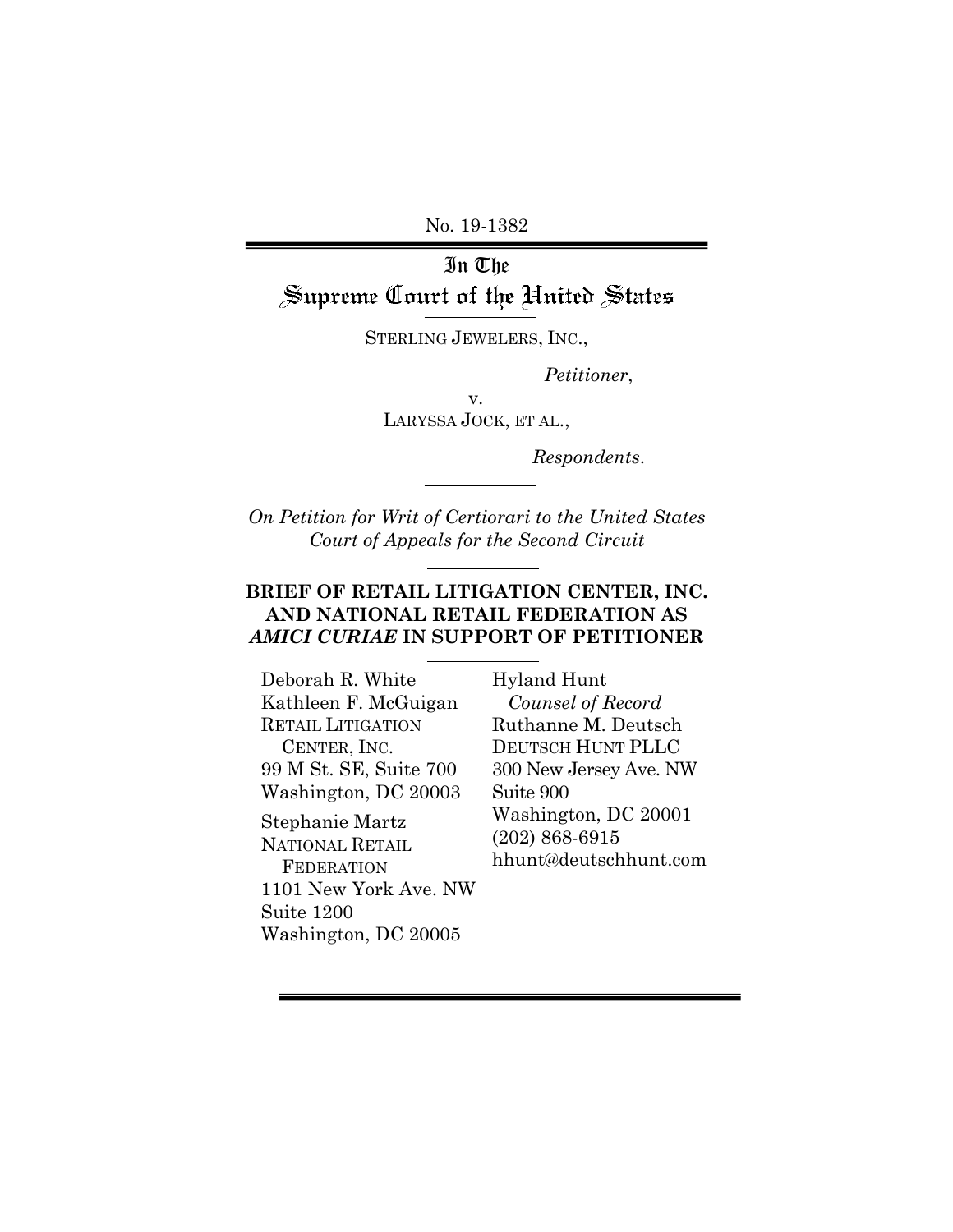# **TABLE OF CONTENTS**

| INTRODUCTION AND SUMMARY OF                                                                                                |  |  |  |
|----------------------------------------------------------------------------------------------------------------------------|--|--|--|
|                                                                                                                            |  |  |  |
| I. The Second Circuit's Decision Provides A<br>Roadmap For Circumventing The FAA And<br>Imposing Class Arbitration On Non- |  |  |  |
| II. Absent Intervention, The Decision Will<br>Effectively Vitiate Bilateral Arbitration                                    |  |  |  |
|                                                                                                                            |  |  |  |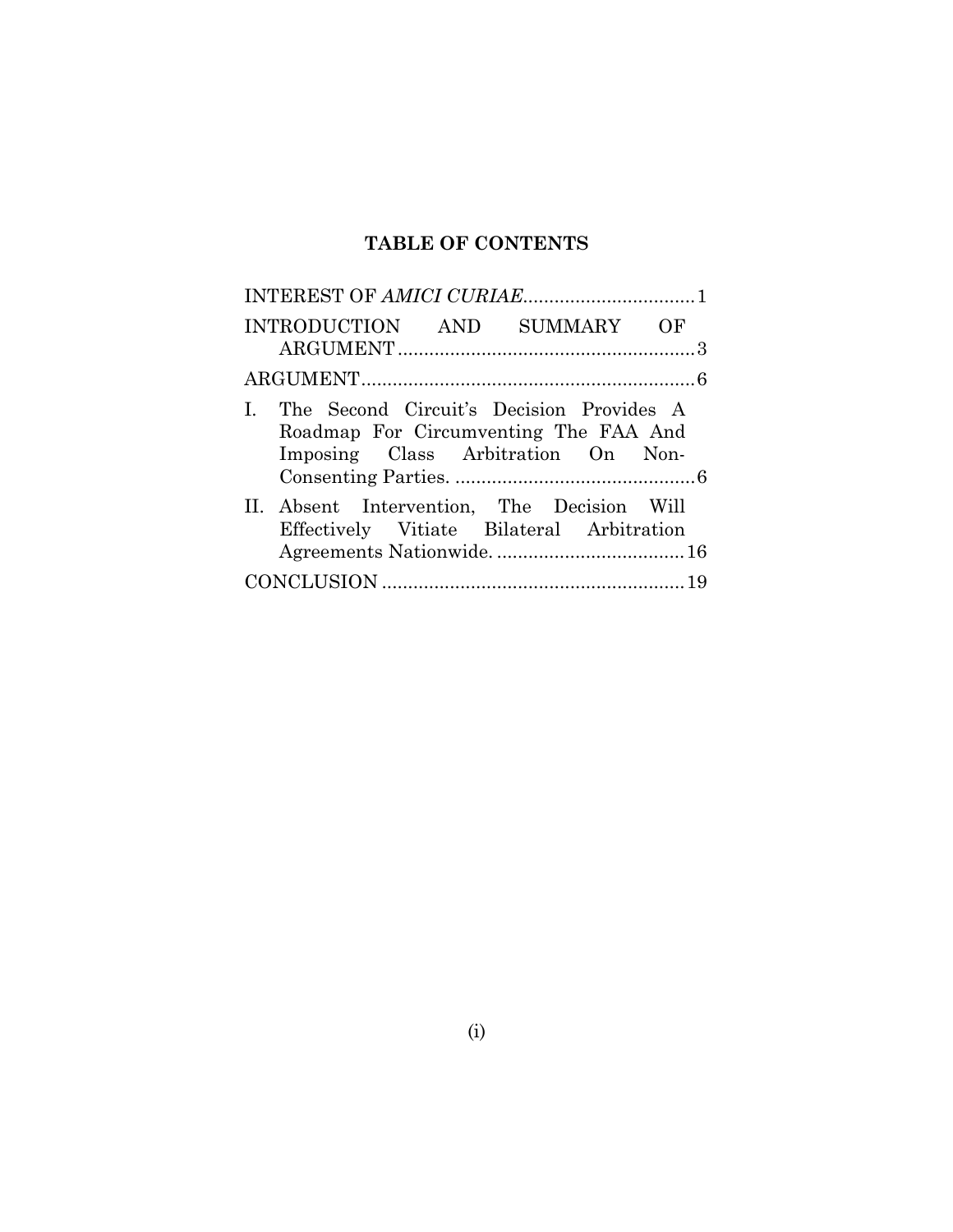## **TABLE OF AUTHORITIES**

| г<br>C.<br>Аогл |
|-----------------|
|-----------------|

| AT&T Mobility LLC v. Concepcion,                              |
|---------------------------------------------------------------|
| Epic Sys. Corp. v. Lewis,                                     |
| First Options of Chicago, Inc. v. Kaplan,                     |
| Howsam v. Dean Witter Reynolds, Inc.,                         |
| Lamps Plus, Inc. v. Varela,                                   |
| Mitsubishi Motors Corp. v. Soler Chrysler-<br>Plymouth, Inc., |
| Oxford Health Plans LLC v. Sutter,                            |
| Phillips Petroleum Co. v. Shutts,                             |
| Stolt-Nielsen S.A. v. AnimalFeeds Int'l Corp.,                |
| Volt Info. Scis., Inc. v. Bd. of Trs.,                        |

ii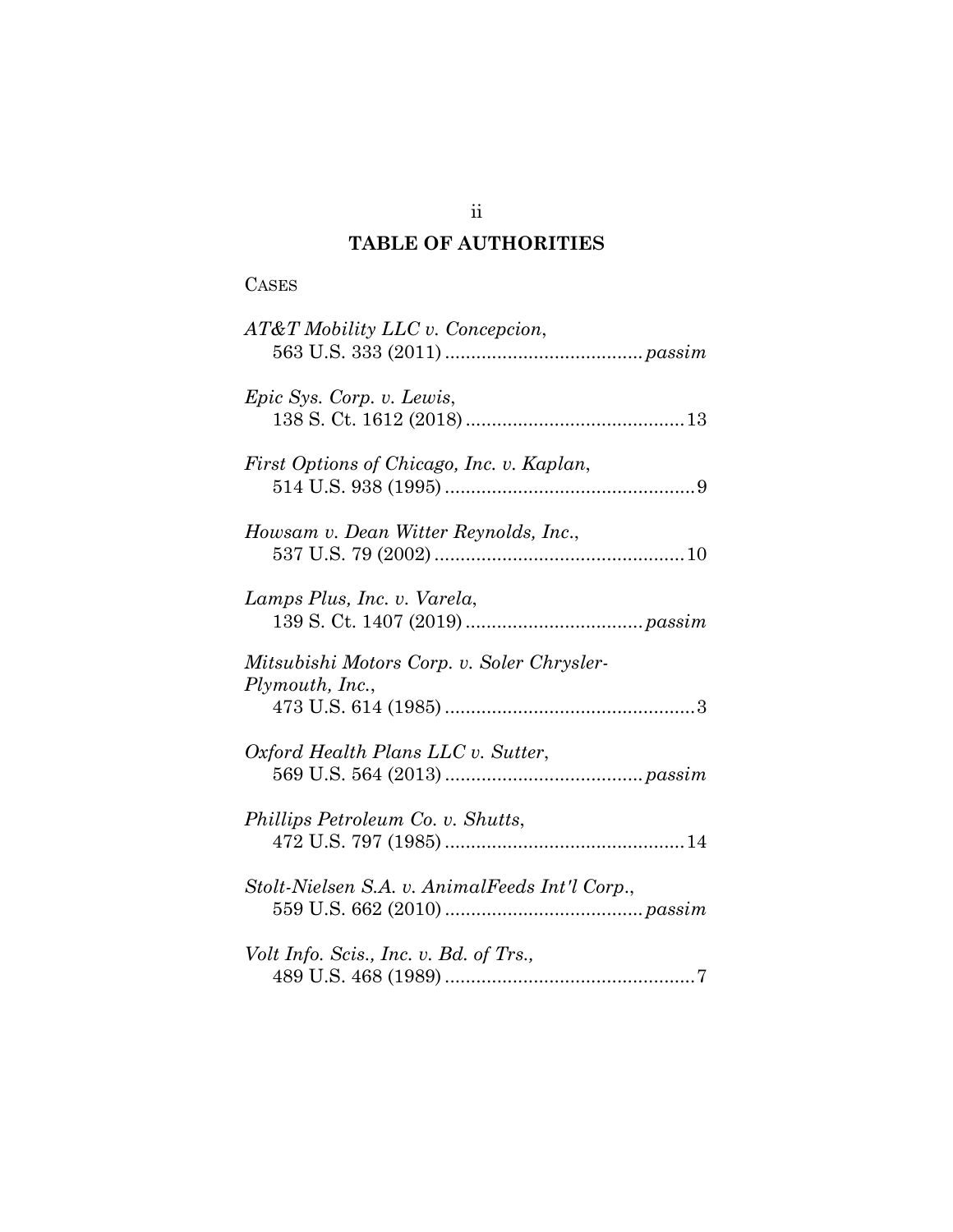| Wal-Mart Stores, Inc. v. Dukes,                                                                     |
|-----------------------------------------------------------------------------------------------------|
| <b>STATUTES</b>                                                                                     |
|                                                                                                     |
|                                                                                                     |
| <b>OTHER AUTHORITIES</b>                                                                            |
| AAA, Employment Due Process Protocol (May                                                           |
| George A. Bermann, The "Gateway" Problem in<br><i>International Commercial Arbitration, 37 Yale</i> |
| David Horton, Arbitration About Arbitration,                                                        |
| <b>JAMS</b> , Policy on Employment Arbitration<br>Minimum Standards of Procedural Fairness          |
|                                                                                                     |

# iii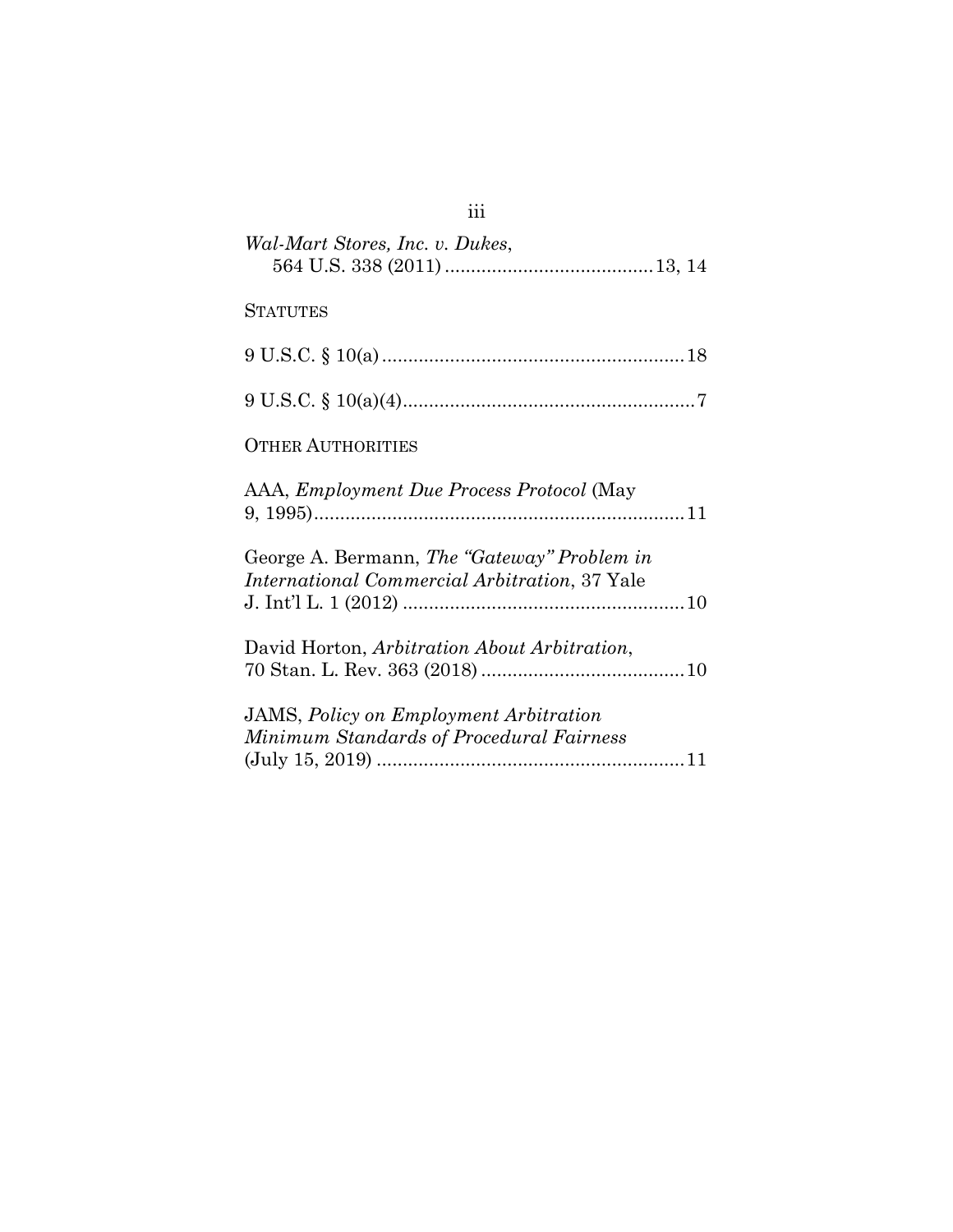#### **INTEREST OF** *AMICI CURIAE*<sup>1</sup>

The Retail Litigation Center, Inc. ("RLC") is the only trade organization solely dedicated to representing the retail industry in the judiciary. The RLC's members include many of the country's largest and most innovative retailers. These leading retailers employ millions of workers in the United States, provide goods and services to tens of millions of consumers, and account for tens of billions of dollars in annual sales. The RLC seeks to provide courts with retail-industry perspectives on important legal issues impacting its members, and to highlight the potential industry-wide consequences of significant pending cases. Since its founding in 2010, the RLC has participated as an amicus in more than 150 judicial proceedings of importance to retailers, including in prior cases in this Court addressing arbitration*. See, e.g.*, Brief of the Retail Litigation Center, Inc. as *Amicus Curiae* in Support of Petitioners*, Lamps Plus, Inc. v. Varela*, 139 S. Ct. 1407 (2019) (No. 17-988).

The National Retail Federation ("NRF") is the world's largest retail trade association, representing discount and department stores, home goods and specialty stores, Main Street merchants, grocers, wholesalers, chain restaurants, and internet retailers from the United States and more than 45 countries. NRF empowers the industry that powers the economy.

<sup>1</sup> Counsel of record for all parties received timely advance notice of the intent to file this brief and consented to the filing of the brief. S. Ct. R. 37.3(a). No counsel for any party authored this brief in whole or in part, and no person or entity other than *amici curiae* or their counsel made a monetary contribution intended to fund the brief's preparation or submission.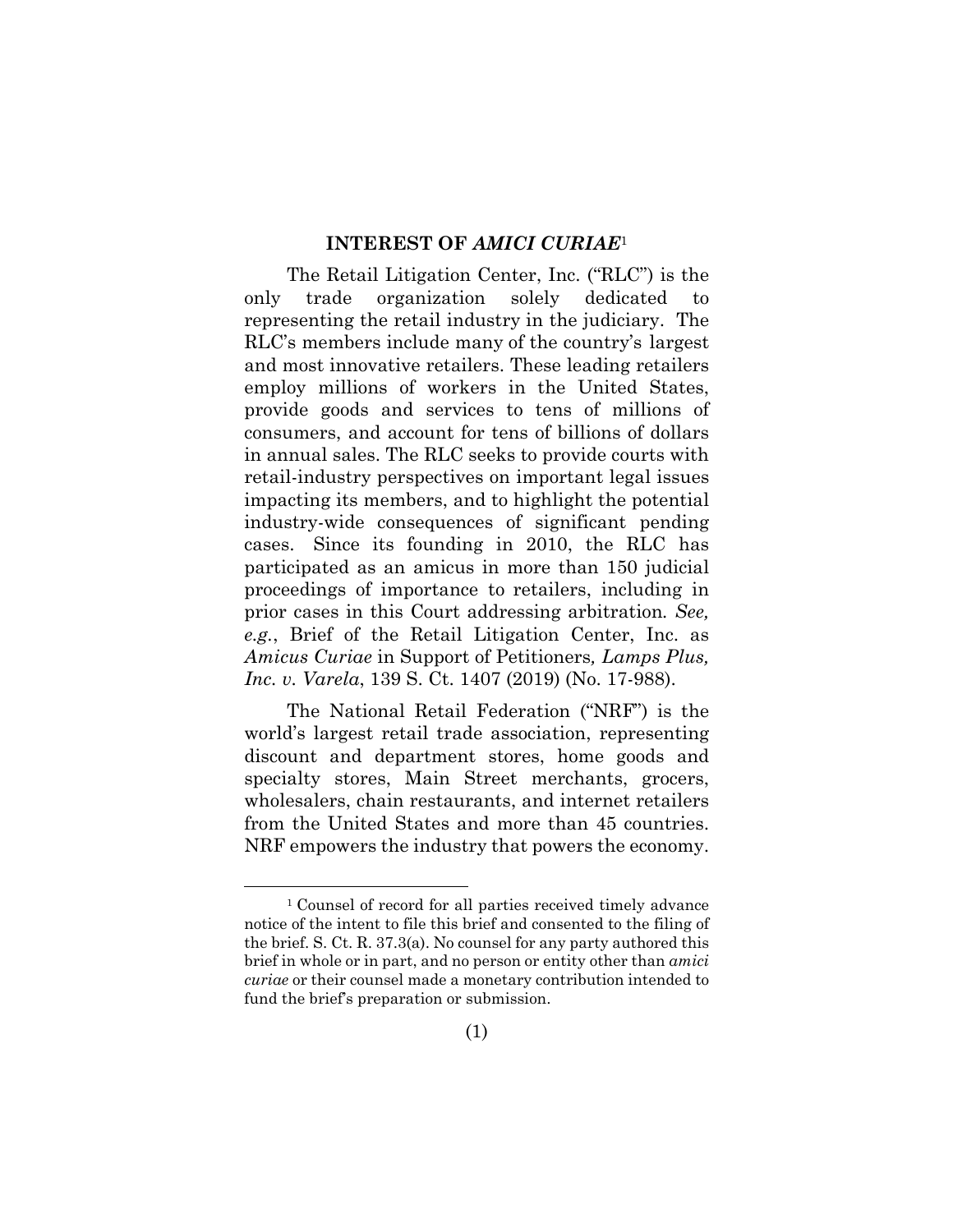Retail is the nation's largest private-sector employer, contributing \$3.9 trillion to annual GDP and supporting one in four U.S. jobs—approximately 52 million working Americans. For over a century, NRF has been the voice for every retailer and every retail job, educating and communicating the powerful impact retail has on local communities and global economies. NRF regularly submits *amicus curiae* briefs in cases raising significant legal issues for the retail community, including cases that involve employment and consumer arbitration agreements.

Amici's members have a strong interest in the Court's consideration of this petition. Relying on legislative policy reflected in the Federal Arbitration Act ("FAA"), and this Court's consistent endorsement of the federal policy favoring arbitration, many of Amici's members and affiliates enter into arbitration agreements with their employees. They do so because arbitration allows all parties to resolve disputes quickly and efficiently while avoiding the time and costs associated with traditional litigation. Arbitration is speedy, fair, inexpensive, conducted by specialized experts, and less adversarial than litigation in court.

Amici's members have entered into innumerable arbitration agreements with their employees. The vast majority of such agreements are entered on the premise that arbitration will be conducted on a bilateral basis, rather than on a class or collective basis, and with good reason: as this Court has often reiterated, there is a "fundamental difference between class arbitration and the individualized form of arbitration envisioned by the FAA," with "[c]lass arbitration lack[ing] th[e] benefits" of bilateral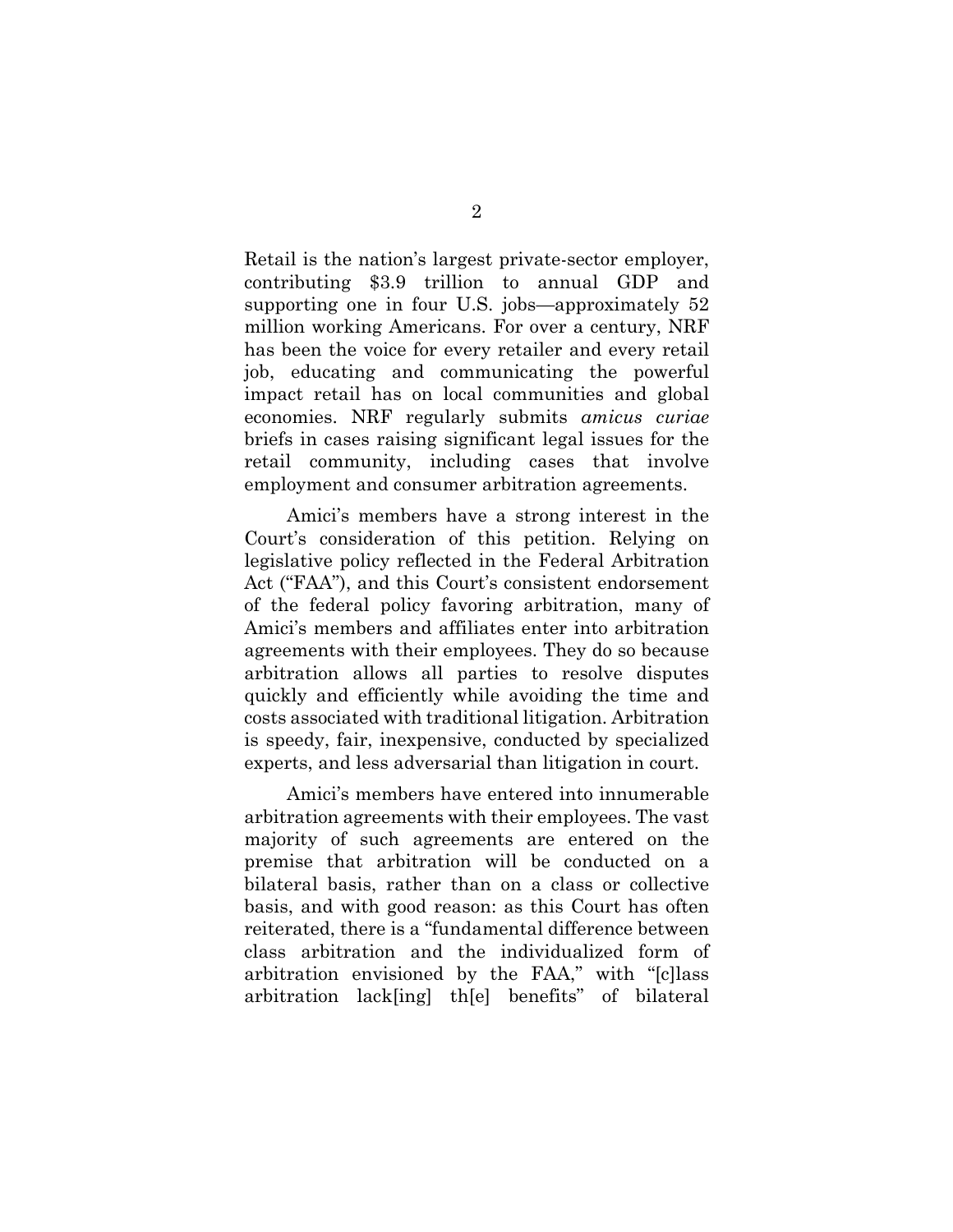arbitration. *Lamps Plus, Inc. v. Varela*, 139 S. Ct. 1407, 1416 (2019) (internal quotation marks omitted). Class arbitration involves a host of procedural hurdles not present in standard bilateral arbitrations, and reflects a stark break from traditional arbitration, whereby a party "trades the procedures and opportunity for review of the courtroom for the simplicity, informality, and expedition of arbitration." *Mitsubishi Motors Corp. v. Soler Chrysler-Plymouth, Inc.*, 473 U.S. 614, 628 (1985).

Most of Amici's members' arbitration agreements also assign questions of arbitrability—i.e., the scope of issues and parties subject to arbitration—to the arbitrator. If left unchecked, the Second Circuit's rule would transform that commonplace provision into a springboard for arbitrators to impose class arbitration on the parties and absent class members—even though those arbitration agreements lack the unambiguous consent to class arbitration that the FAA requires. Amici's members have a strong interest in preventing such circumvention of the fundamental rule that "[c]onsent is essential under the FAA because arbitrators wield only the authority they are given." *Lamps Plus,* 139 S. Ct. at 1416.

#### **INTRODUCTION AND SUMMARY OF ARGUMENT**

In this case, the Second Circuit acknowledged that the arbitrator compelled class arbitration not because the terms of the agreement unambiguously compelled it, but only by applying the *contra proferentem* rule of resolving contract ambiguities against the drafter. Pet. App. 58a. This "default rule"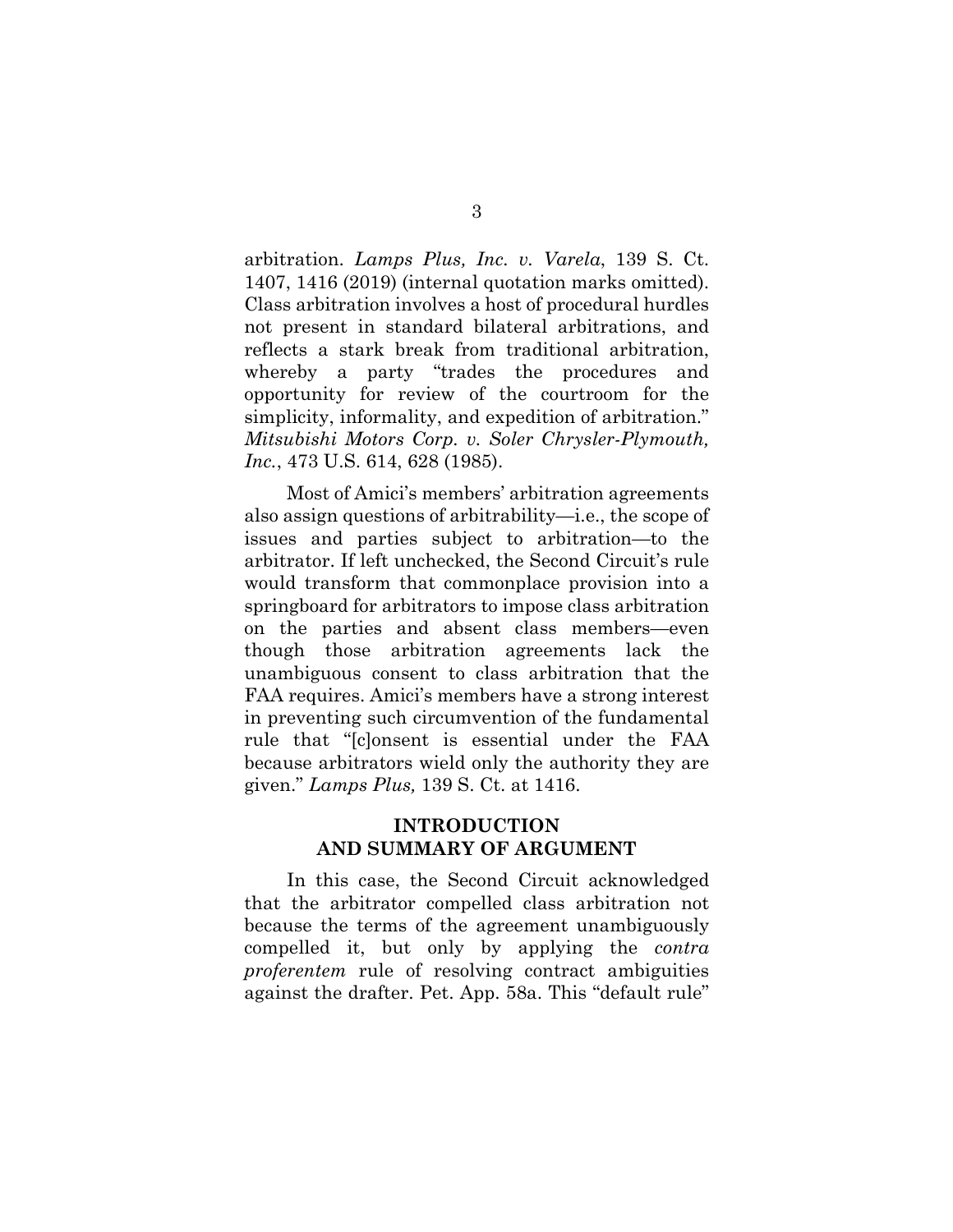does not evince the parties' intent but instead is "based on public policy considerations." *Lamps Plus*, 139 S. Ct. at 1417. By affirming class arbitration based on a policy choice, instead of the terms of the agreement, the Second Circuit's holding contravened this Court's teachings that "[c]lass arbitration, to the extent it is manufactured by [state law]," (like *contra proferentem*), "rather than consen[t], is inconsistent with the FAA." *Id.* at 1417–18 (quoting *AT&T Mobility LLC v. Concepcion*, 563 U.S. 333, 348 (2011)) (all but first alteration in original).

The panel majority held that the court was duty bound to remit the parties (and absent class members) to class procedures. The court did so not because the parties' agreement compelled it, but only because of deference accorded to the arbitrator under the standard of review that applies when agreements assign questions of arbitrability to the arbitrator. Pet. App. 13a–14a, 16a. As the petition explains (Pet. 17– 21), the Second Circuit's acquiescence to an arbitrator's policy call (rather than interpretation of the contract's terms) cannot be squared with this Court's precedents.

The Second Circuit's misplaced deference to arbitrators' application of extra-contractual policies will create substantial confusion for an untold number of arbitration agreements. Questions of arbitrability and procedural questions are assigned to arbitrators most of the time, with good reason. This approach avoids piecemeal interlocutory court challenges to decide the scope of proceedings or routine procedural matters, and maintains a key benefit of arbitration: efficient and streamlined proceedings. But under the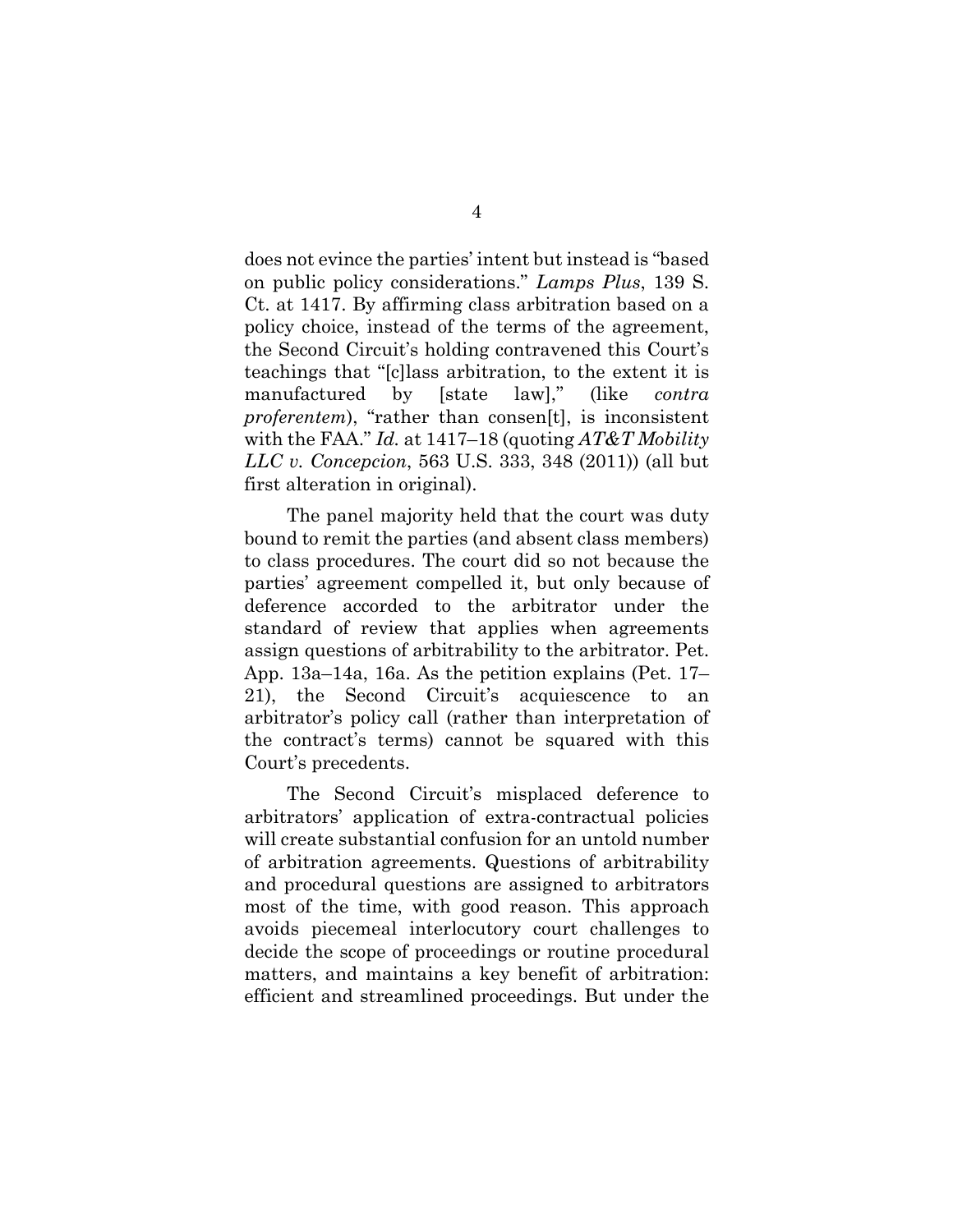Second Circuit's rule, such commonplace assignment opens the door for defending companies to be forced into class arbitration, even without contract terms evidencing their consent to this fundamentally different type of proceeding. The result: employers and employees needlessly face potentially unending class arbitration, and lose the "lower costs, greater efficiency and speed" promised by bilateral arbitration. *Stolt-Nielsen S.A. v. AnimalFeeds Int'l Corp*., 559 U.S. 662, 685 (2010).

These negative consequences will not be limited to the Second Circuit. Instead, the combination of common venue provisions within arbitration agreements with nationwide putative class members will export the Second Circuit's rule across the country for most large employers—including Amici's members. And that rule will exert inexorable pressure toward class settlements—a result that was never the intent of the very parties who entered into the agreements. Percolation may never occur as strategic lawyers will locate Second-Circuit-based class members to spearhead disputes against national and large regional businesses. There is thus no benefit to waiting for other courts of appeals to disagree with the Second Circuit's plainly erroneous rule, and every reason to act now to fix the turmoil the Second Circuit has created.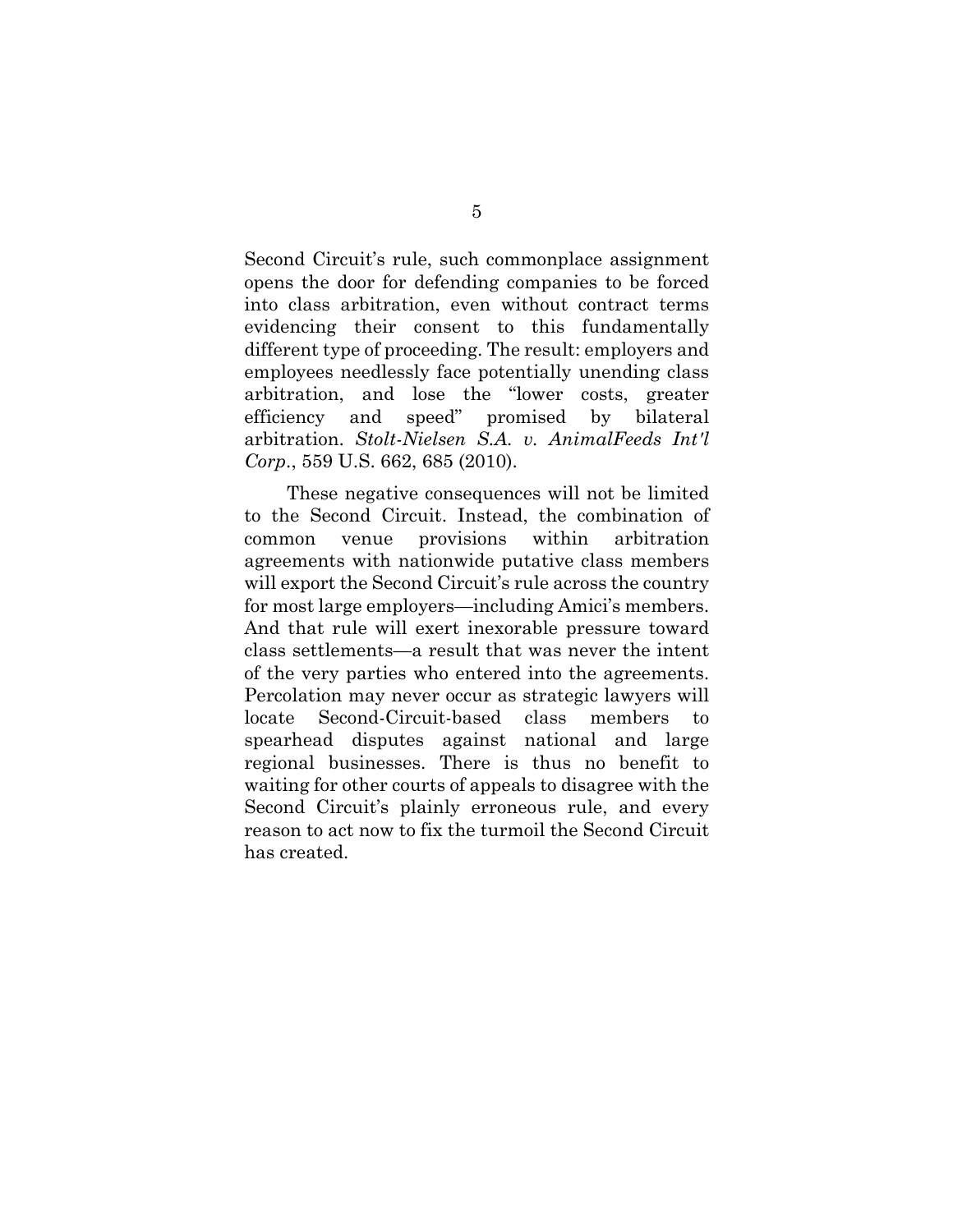#### **ARGUMENT**

## **I. The Second Circuit's Decision Provides A Roadmap For Circumventing The FAA And Imposing Class Arbitration On Non-Consenting Parties.**

The Second Circuit's attempt to distinguish *Stolt-Nielsen* and *Lamps Plus* is not just wrong. It is a roadmap to evading those decisions and rendering them practical nullities. The parties to arbitration agreements gain many advantages by assigning procedural questions and questions of arbitrability to arbitrators. Under the Second Circuit's rule, making that choice now greenlights class arbitration even when a contract does not unambiguously provide for it. Far from expeditiously resolving bilateral disputes, the ruling below permits commonly-phrased clauses to instead initiate potentially lengthy multi-party sagas.

**A.** Taken together, the Court's precedents establish that: First, "an ambiguous agreement" cannot "provide the necessary 'contractual basis' for compelling class arbitration." *Lamps Plus*, 139 S. Ct. at 1415 (quoting *Stolt-Nielsen*, 559 U.S. at 684). Second, a state law rule that "ambiguity in a contract should be construed against the drafter" cannot supply the necessary consent, because it "resolves the ambiguity … based on public policy factors" rather than "seek[ing] … the intent of the parties." *Id.* at 1417. Third, because "the task of an arbitrator is to interpret and enforce a contract, not to make public policy," an arbitrator's decision imposing class arbitration based on notions of public policy, rather than the terms of the parties' agreement, "exceed[s]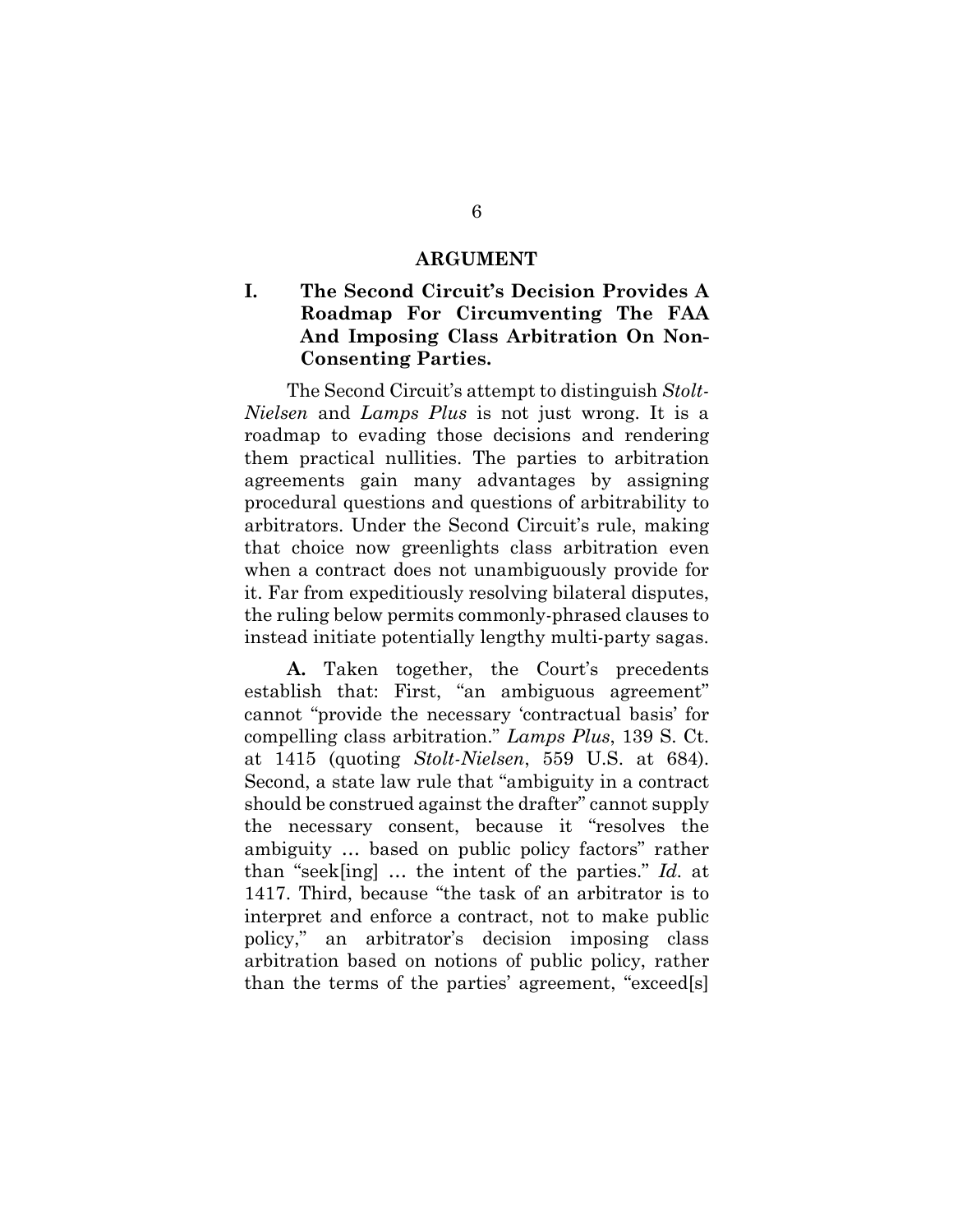[the arbitrator's] powers," *Stolt-Nielsen*, 559 U.S. at 672, and therefore must be vacated, 9 U.S.C.  $§ 10(a)(4).$ 

These precedents resolve this case. *See* Pet. 17– 21. Left standing, the Second Circuit's evasion of them would render them effectively dead-on-arrival, and eviscerate the FAA's "basic precept," which is that "arbitration 'is a matter of consent, not coercion.'" *Stolt-Nielsen*, 559 U.S. at 681 (quoting *Volt Info. Scis., Inc. v. Bd. of Trs.,* 489 U.S. 468, 479 (1989)).

The Second Circuit's position that this Court's precedents are not applicable to the instant case is without merit. The Second Circuit attempted to distinguish *Lamps Plus* on the ground that "the parties in *Lamps Plus* 'agreed that a court, not an arbitrator, should resolve the question about class arbitration.'" Pet. App. 16a (quoting *Lamps Plus*, 139 S. Ct. at 1417 n.4). But parties assign such questions to arbitrators most of the time, as described below. *See*  Pet. 26–27. And they do so with the understanding that such assignment limits only a court's ability to reverse a wrong interpretation of *the contract's terms*. *Oxford Health Plans LLC v. Sutter*, 569 U.S. 564, 569 (2013) ("[A]n arbitral decision even arguably construing or applying the contract must stand, regardless of a court's view of its (de)merits.") (internal quotation marks omitted). But where, like this case, an arbitration agreement "lack[s] *any* contractual basis for ordering class procedures," courts can (and must) overturn an arbitrator's imposition of class arbitration. *Id.* at 571. In this circumstance, the arbitrator has exceeded his powers and a decision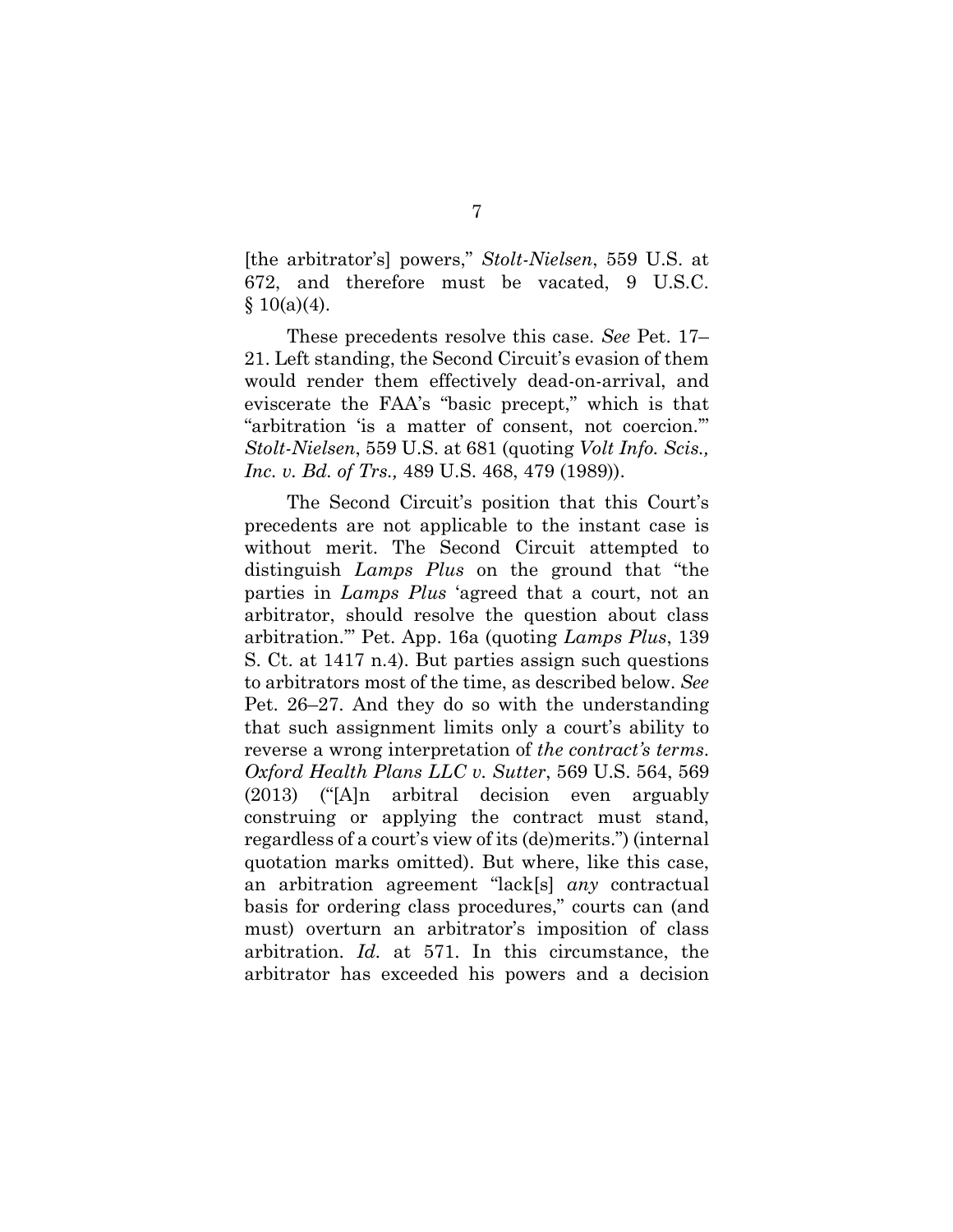compelling class arbitration must be vacated. *Stolt-Nielsen*, 559 U.S. at 672.

The Second Circuit would cabin *Stolt-Nielsen* to the highly "idiosyncratic" situation where the parties have expressly stipulated that an agreement is "silent" regarding class arbitration. Pet. App. 83a n.5 (Winter, J., dissenting). Under this interpretation, opportunistic plaintiff attorneys can attempt to force class arbitration merely by refusing to stipulate to "silence," no matter how silent the agreement actually is. But as the Court explained in *Lamps Plus*, when a contract cannot be read to cover class arbitration without resort to an ambiguity-resolving policy rule like *contra proferentem*, the agreement can only be construed as silent; *i.e.*, there is no contractual basis for ordering class procedures. 139 S. Ct. at 1419 ("The doctrine of *contra proferentem* cannot substitute for the requisite affirmative 'contractual basis for concluding that the part[ies] *agreed* to [class arbitration].'") (quoting *Stolt-Nielsen*, 559 U.S. at 684) (alterations in original).

As a matter of law, then, when class arbitration can be manufactured only by *contra proferentem*, an arbitrator "lack[s] *any* contractual basis for ordering class procedures," *Oxford Health*, 569 U.S. at 571. "Like silence, ambiguity does not provide a sufficient basis to conclude that parties to an arbitration agreement agreed to 'sacrifice[] the principal advantage of arbitration.'" *Lamps Plus*, 139 S. Ct. at 1416 (quoting *Concepcion*, 563 U.S. at 348). That is true regardless of whether the parties have stipulated that the agreement is "silent"; the absence of a stipulation does not prove the presence of consent.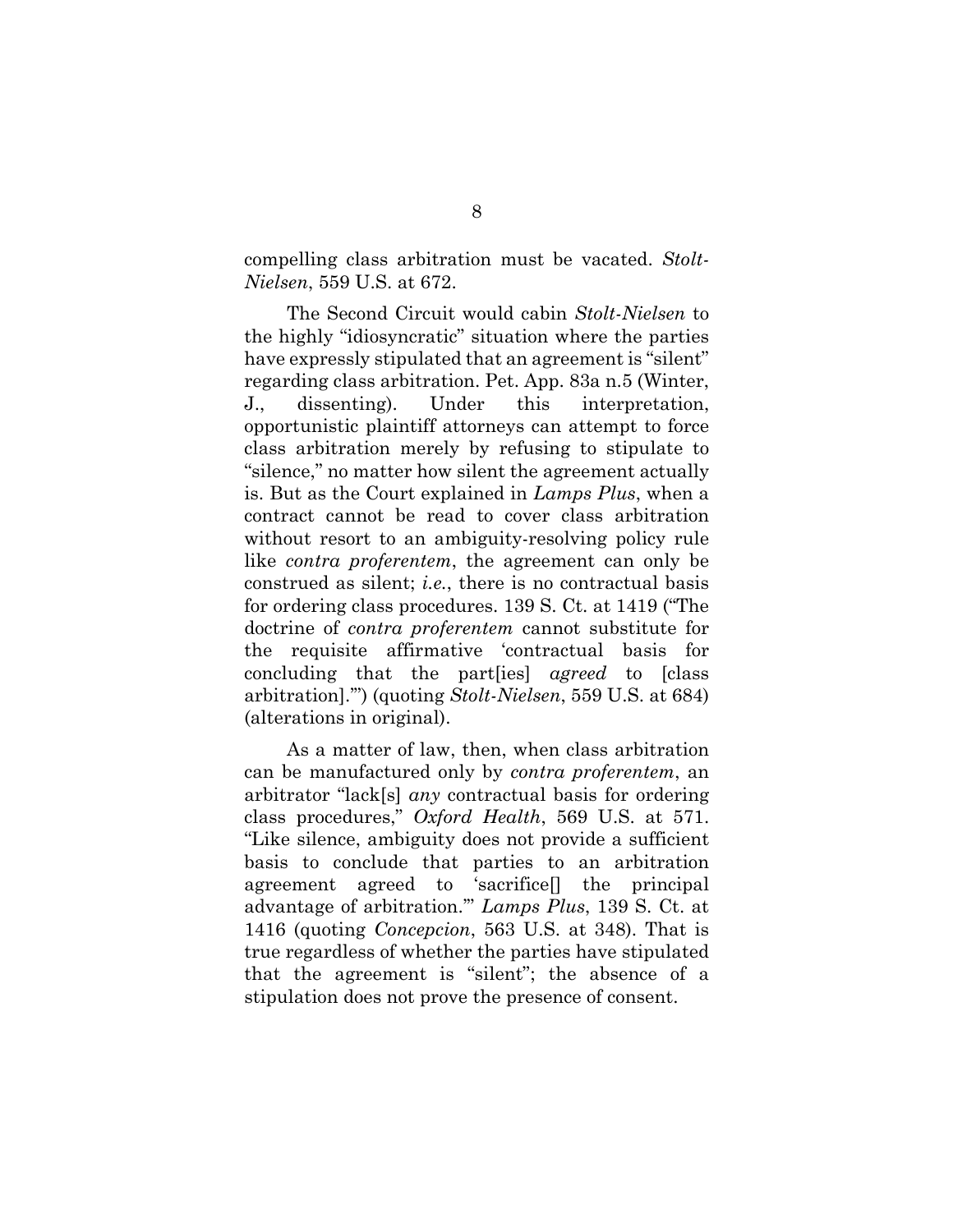If *Lamps Plus* applies only when the parties assign the question of class arbitration to courts, and *Stolt-Nielsen* applies only when there is an express stipulation that an agreement is silent (rather than when an arbitrator recognizes that it is effectively silent by resorting to an extra-contractual policy doctrine like *contra proferentem*), then neither decision has much purchase in the real world. Despite this Court's efforts to clarify the FAA's mandates, the Second Circuit's rule renders those efforts for naught. Parties to bilateral arbitration agreements are returned to square one and faced with the prospect of class arbitration when their agreements do not manifest any consent to it.

**B.** The Second Circuit's evasion of *Lamps Plus* is not some narrow carve-out. For many reasons, including efficiency, time considerations, and costs, current practice strongly favors assigning questions of arbitrability and procedural questions to the arbitrator. Studies indicate that 90% of arbitration agreements incorporate rules that assign issues of arbitrability and procedural questions to the arbitrator. Pet. 26–27. And most of the bilateral agreements between Amici's members and their employees do so as well.2 There are many good reasons

<sup>2</sup> The Court "has not decided whether the availability of class arbitration is a so-called 'question of arbitrability.'" *Lamps Plus*, 139 S. Ct. at 1417 n.4. Such "gateway" questions are "presumptively for courts to decide," *Oxford Health*, 569 U.S. at 569 n.2, but contracting parties may assign them to the arbitrator if they do so clearly and unmistakably, *First Options of Chicago, Inc. v. Kaplan*, 514 U.S. 938, 944 (1995), an issue which is not presented in this petition.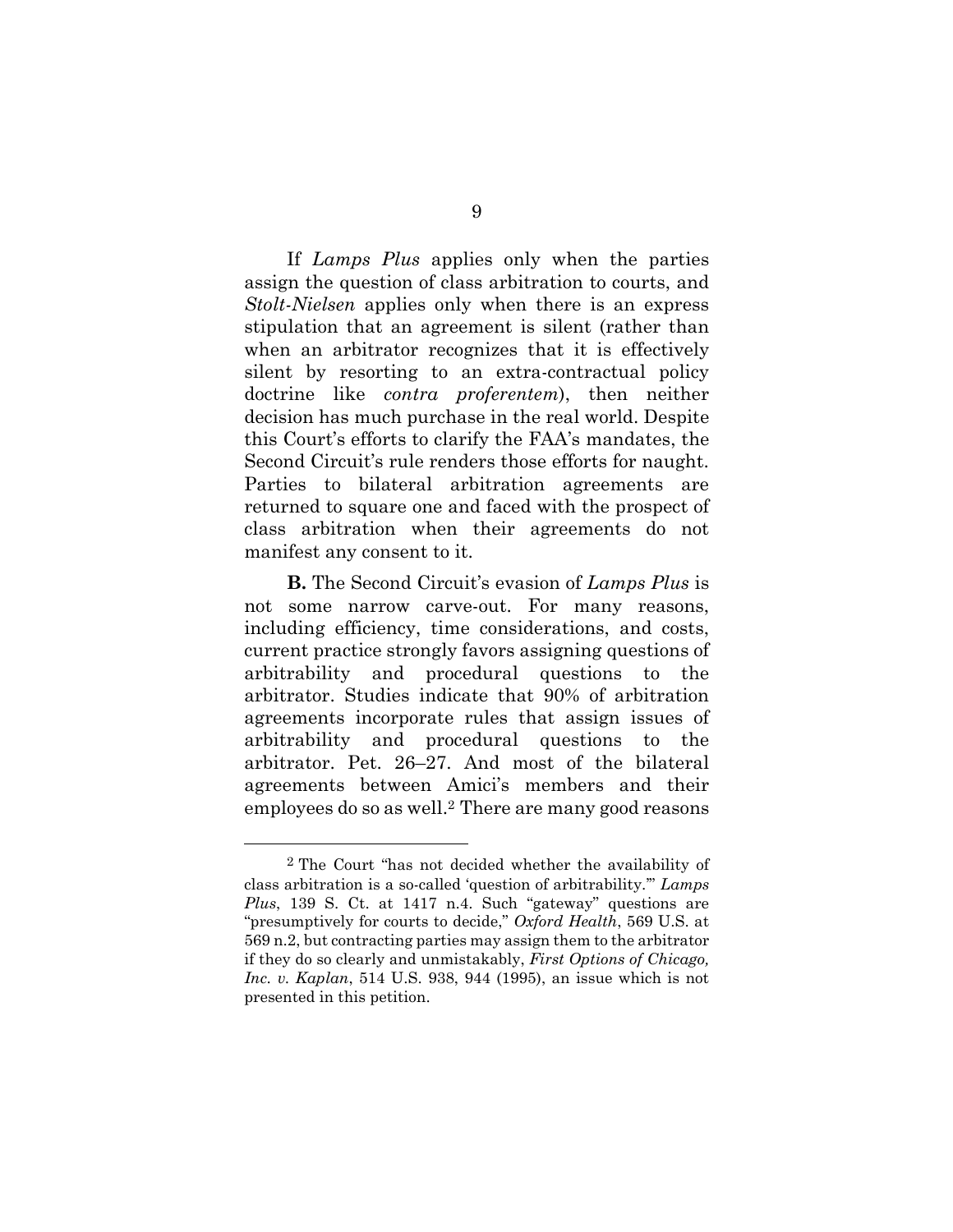to do so. Arbitrators often have relevant experience that provides comparative advantage when interpreting the agreement's terms (as opposed to applying public policy default rules). *See* David Horton, *Arbitration About Arbitration*, 70 Stan. L. Rev. 363, 382–83 (2018) (describing how norms evolved to support labor arbitrators deciding arbitrability, because "labor arbitrators are steeped in the norms of a particular industry," and therefore "better situated than generalist judges to discern the parties' intent"); *Howsam v. Dean Witter Reynolds, Inc*., 537 U.S. 79, 85 (2002) (for procedural questions "arbitrators, comparatively more expert about the meaning of their own rule, are comparatively better able to interpret and to apply it").

In addition, because deciding questions of arbitrability may require "factual inquiries into the parties' intentions," arbitration is better able to "deliver[] the various advantages associated with it, notably speed, economy, informality, [and] technical expertise," if such questions are assigned to the arbitrator. George A. Bermann, *The "Gateway" Problem in International Commercial Arbitration*, 37 Yale J. Int'l L. 1, 2, 37–38 (2012). Arbitration of such questions also guards against bad-faith attempts to run to court to "halt an arbitration merely by advancing a colorable reason in law why it should not go forward," which "would dramatically impair the efficacy of arbitration." *Id.* at 14.

Petitioner's arbitration agreement is thus fairly typical. Not only do most agreements assign questions of arbitrability to arbitration, agreements also often lack any reference to class arbitration (including to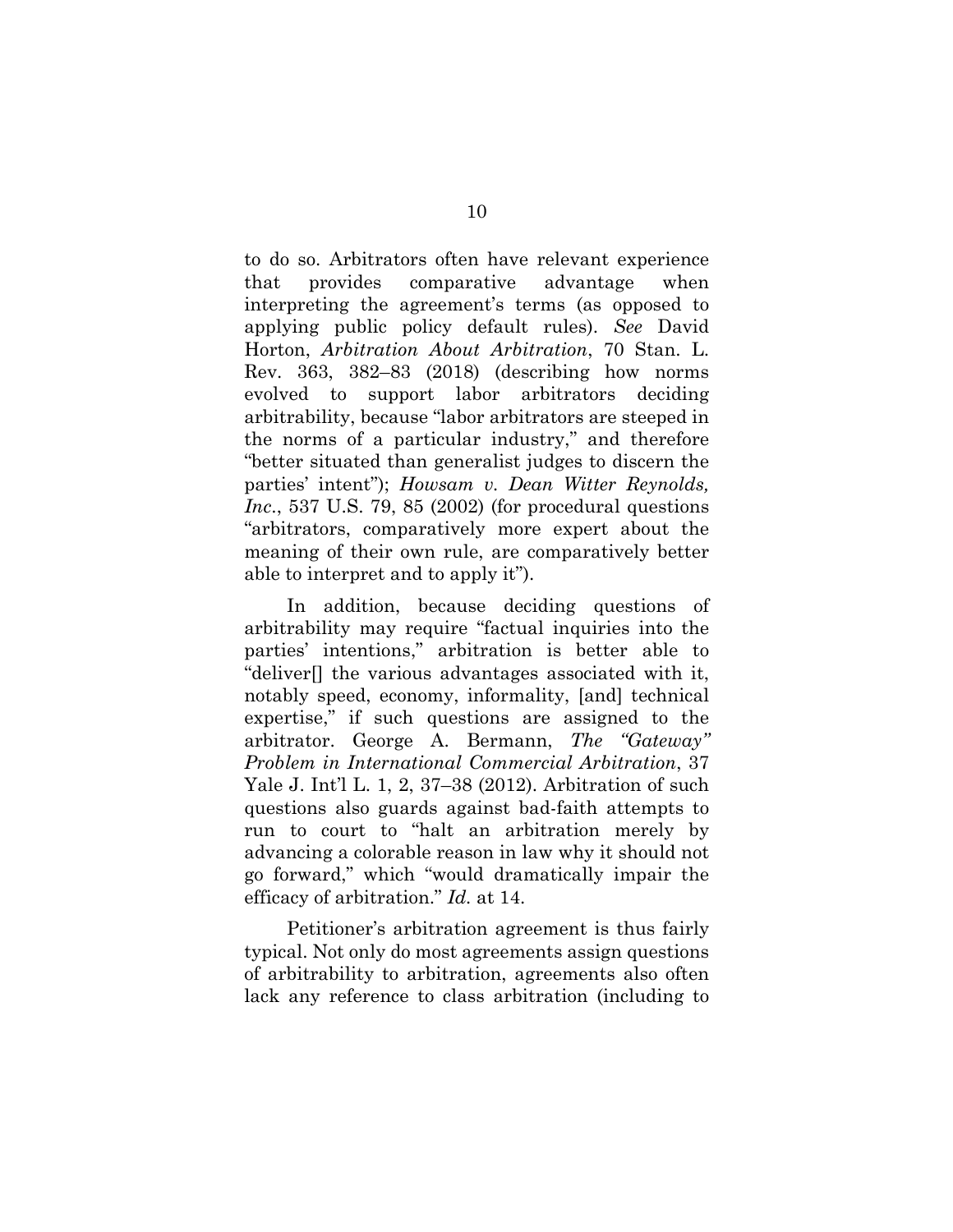expressly preclude it). This is because most bilateral agreements simply do not contemplate such a fundamental transformation of traditional arbitration. *See Stolt-Nielsen*, 559 U.S. at 685 ("[C]lass-action arbitration changes the nature of arbitration to such a degree that it cannot be presumed the parties consented to it by simply agreeing to submit their disputes to an arbitrator.").

Most of Amici's members' agreements also contain "all relief" clauses like the one the arbitrator cited here to find ambiguity regarding class arbitration. *See* Pet. App. 296a. Such clauses are intended to make clear that although an arbitration agreement alters the procedures for resolving whether an employee is entitled to relief (replacing court procedures with the procedures affirmatively set forth in the contract), the agreement does not alter the substantive relief an employee may receive. Leading arbitral rules strongly encourage, if not require, such clauses in arbitration agreements related to employment. *See, e.g.*, JAMS, *Policy on Employment Arbitration Minimum Standards of Procedural Fairness*, Standard No. 1 (July 15, 2019) ("All remedies that would be available under the applicable law in a court proceeding … must remain available in the arbitration."); AAA, *Employment Due Process Protocol* C.5 (May 9, 1995) ("The arbitrator should be empowered to award whatever relief would be available in court under the law."). "All relief" clauses are present in nearly all employment arbitration agreements. Given the vast number of employee arbitration agreements currently in effect, requiring retailers to clarify or modify these agreements after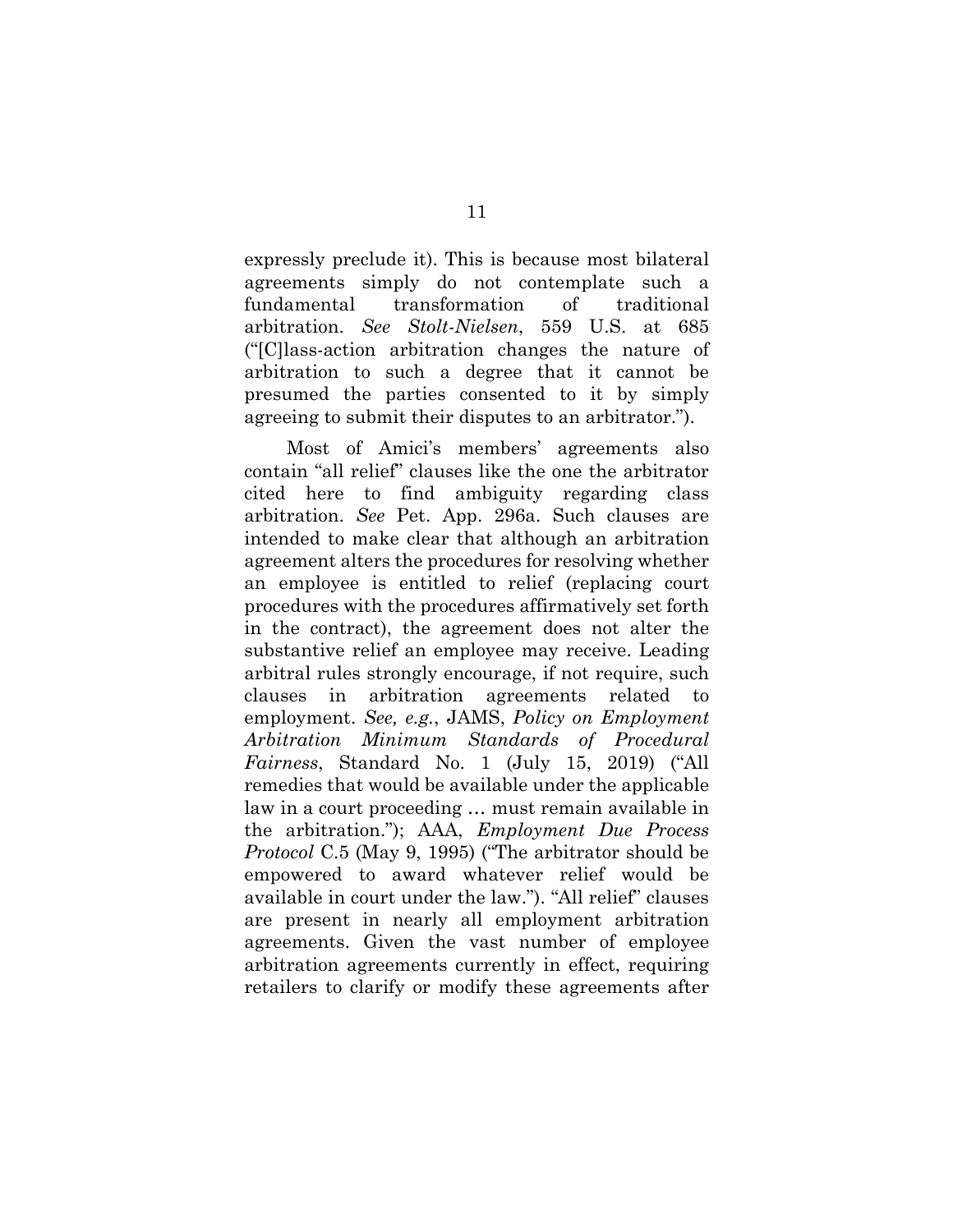the fact to avoid unintended class arbitration would impose significant administrative and cost burdens.

Such commonalities mean that the Second Circuit's decision creates an unsustainable level of risk for the vast majority of arbitration agreements. Common practices, together with the Second Circuit's strained reading of this Court's precedents, open the door for the arbitrator to apply *contra proferentem* across a wide range of agreements. Courts in that circuit, resolving cases from across the country, will be bound to defer to the arbitrator, even when the arbitrator is admittedly not "interpreting a contract," *Oxford Health*, 569 U.S. at 572, but rather applying an anti-drafter public policy rule, Pet. App. 58a. The result: contrary to this Court's precedents, parties will be compelled to engage in class arbitration without their consent.

**C.** Class arbitration without consent imposes substantial burdens. It "undermines the most important benefits of th[e] familiar [bilateral] form of arbitration," *Lamps Plus*, 139 S. Ct. at 1415, and "makes the process slower, more costly, and more likely to generate procedural morass than final judgment," *Concepcion*, 563 U.S. at 348—as this case's tortured twelve-year and four-appeal history attests. And it would be bad enough if class arbitration could be guaranteed to resolve the class's claims. But the substitution of an arbitrator's application of a policy rule for contractual agreement—as the Second Circuit's decision allows—raises the even worse problem of never-ending disputes.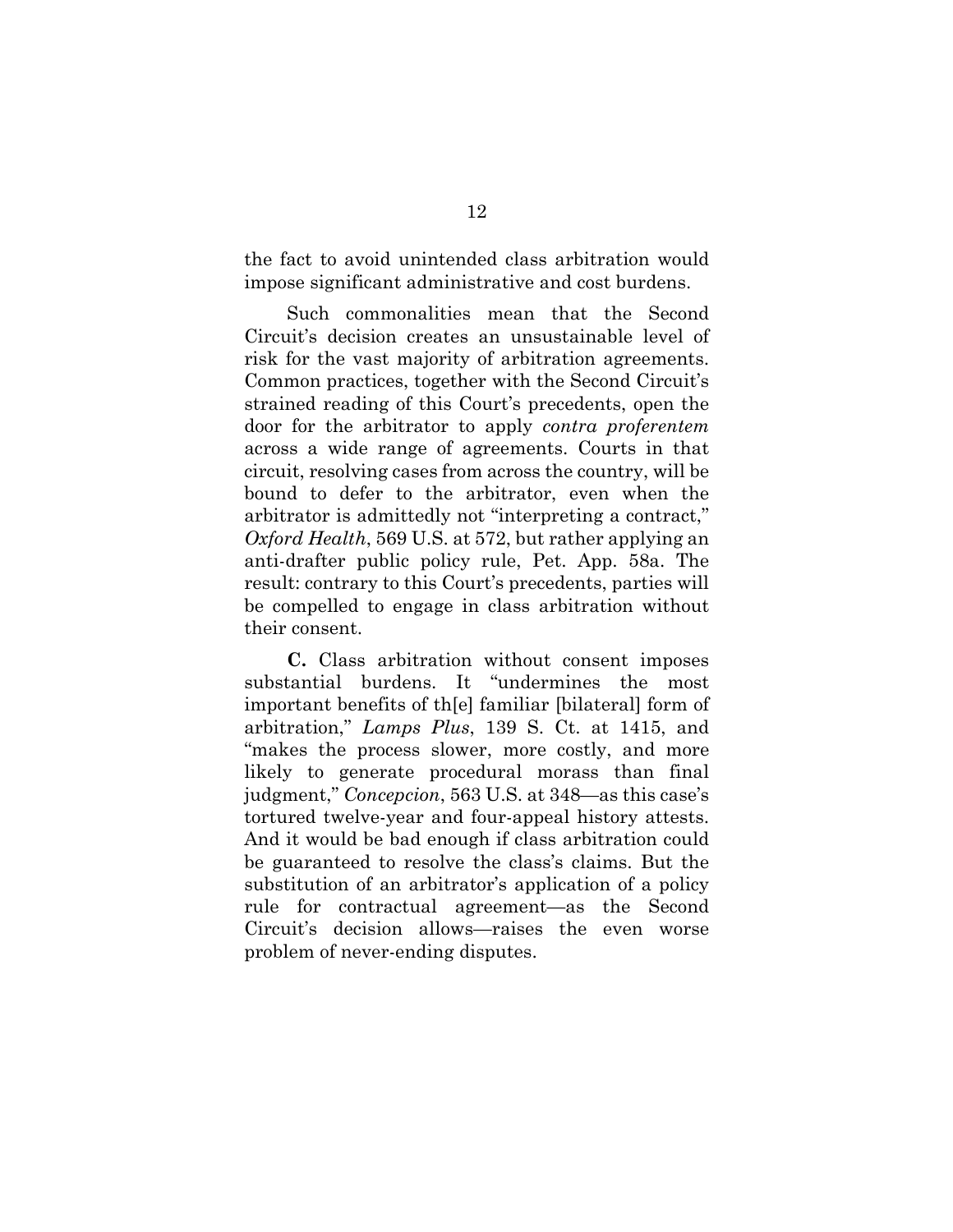Arbitration on a classwide basis is a fundamentally different beast than bilateral arbitration, and an unwieldy enough "procedural morass," *Concepcion*, 563 U.S. at 348, even if it could be guaranteed to resolve class claims. The class at issue here is 70,000 employees (of which only 0.3% have opted in or are named plaintiffs). Pet. 12. Large retailers could face classes that are orders of magnitude larger. *Cf. Wal-Mart Stores, Inc. v. Dukes*, 564 U.S. 338, 342 (2011) (reversing certification of a class of 1.5 million employees). Certifying and managing classes necessarily lengthens the arbitration process, destroying the speed and efficiency that are arbitration's hallmarks. *Concepcion*, 563 U.S. at 348–49. It also "*requires*  procedural formality," often with rules similar to those that would apply in federal court. *Id.* at 349. At bottom, with class arbitration, "the virtues Congress originally saw in arbitration, its speed and simplicity and inexpensiveness, would be shorn away and arbitration would wind up looking like the litigation it was meant to displace." *Epic Sys. Corp. v. Lewis*, 138 S. Ct. 1612, 1623 (2018).

Moreover, the costs and burdens associated with class litigation would apply without the judicial scrutiny that normally attends such high-stakes questions, like class certification. *Concepcion*, 563 U.S. at 350–51. The "absence of multilayered review makes it more likely that errors will go uncorrected." *Id.* at 350. In fact, accustomed to resolving bilateral disputes between consenting parties, arbitrators are illequipped to handle questions such as class certification. Their remit does not involve, for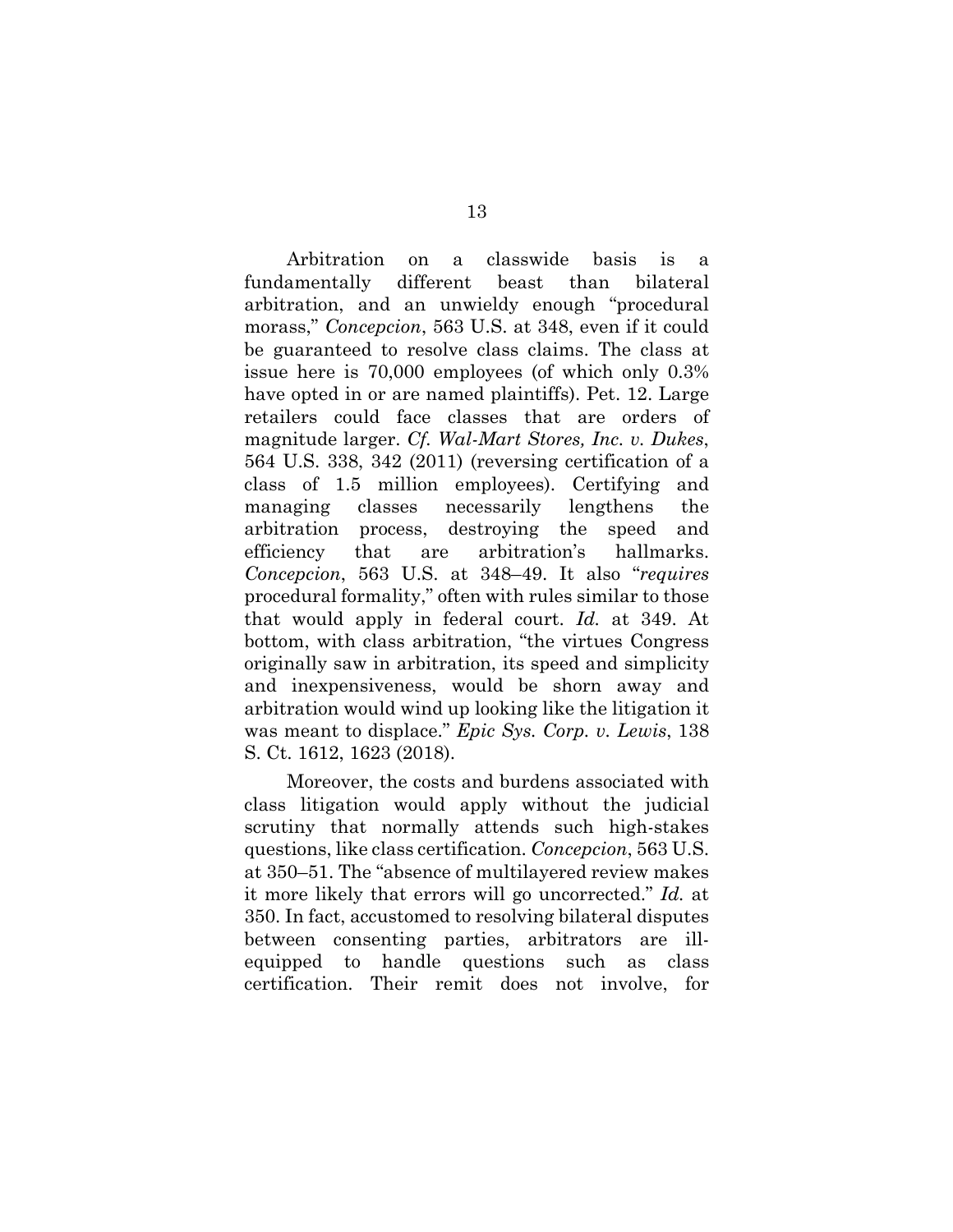example, "ensuring that third parties' due process rights are satisfied," *id.* at 350. Concerns that are uniquely addressed by courts belong in courts. *See, e.g.*, *Wal-Mart*, 564 U.S. at 363 ("In the context of a class action predominantly for money damages we have held that absence of notice and opt-out violates due process. See *Phillips Petroleum Co. v. Shutts*, 472 U.S. 797, 812 (1985).") And class arbitrations only exacerbate these problems, "rais[ing] serious due process concerns by adjudicating the rights of absent members of the plaintiff class … with only limited judicial review," *Lamps Plus*, 139 S. Ct. at 1416; *see*  Pet. 21–23.

An agreement that unambiguously provides for class arbitration would no doubt at least attempt to address these additional risks and costs of class proceedings through specific provisions. In that situation, the trade-offs might make sense in exchange for final resolution of multiple claims. But when, as here, the agreement is ambiguous, there is a risk that finality will not be achieved.

"With no reason to think that the absent class members ever agreed to class arbitration, it is far from clear that they will be bound by the arbitrator's ultimate resolution of [a] dispute," at least where they have not been required to opt in. *Oxford Health*, 569 U.S. at 574 (Alito, J., concurring). That makes any resolution of the class arbitration "vulnerable to collateral attack" and allows "absent class members to unfairly claim the benefit from a favorable judgment without subjecting themselves to the binding effect of an unfavorable one." *Id*. at 575 (internal quotation marks omitted). Put another way, if the plaintiff class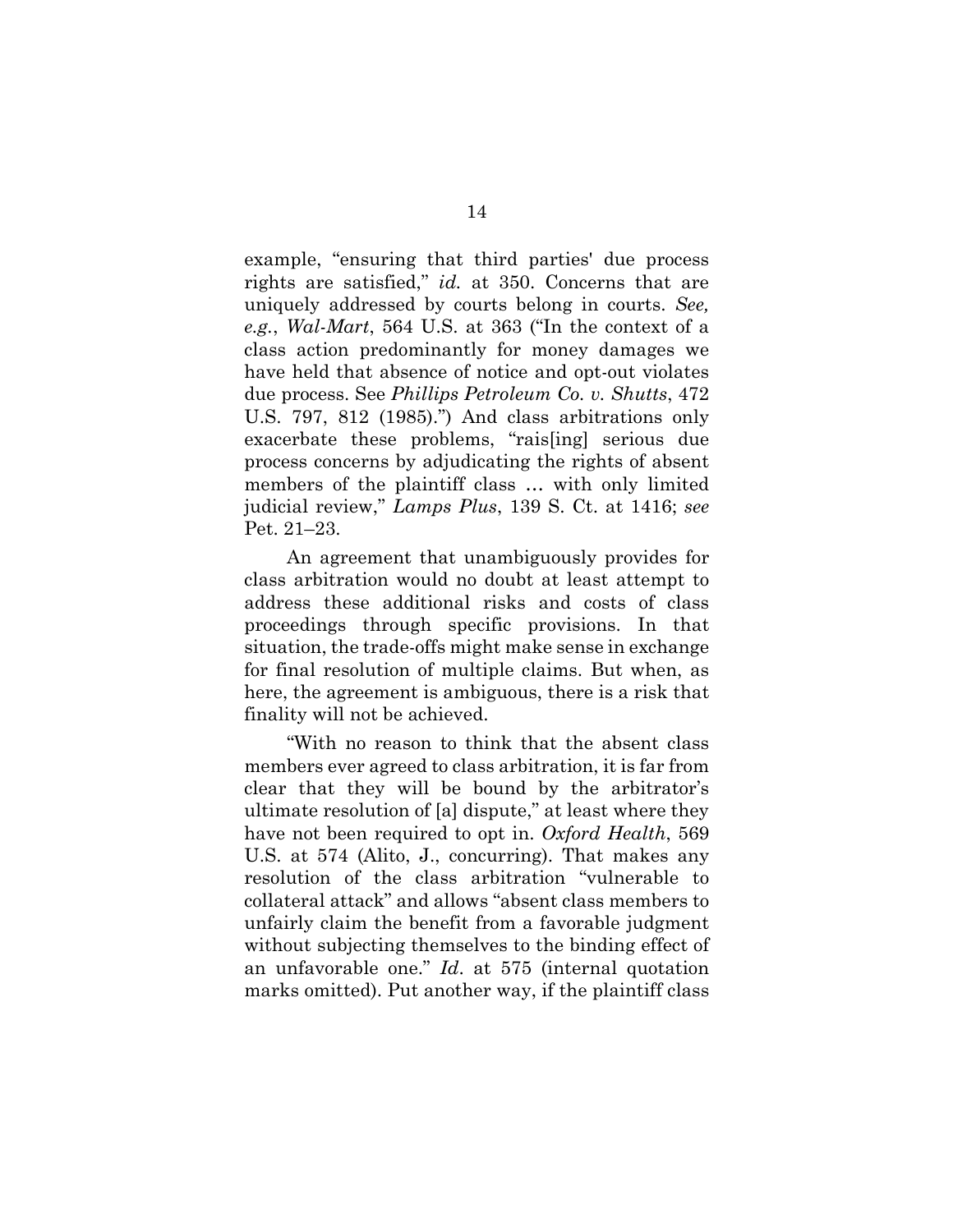prevails in the arbitration, then the class members will doubtless collect the spoils. But if the plaintiff class loses in the arbitration, the class members can claim that the award does not bind them, and then initiate their own arbitrations.

The bare notion that all employees "consented to the arbitrator's authority to decide the threshold question of whether the agreement permits class arbitration," Pet. App. 11a, does not solve the problem. The arbitrator's resolution of that threshold question depended not on interpretation of a contract within its four corners, but on application of an anti-drafter rule. *Id.* at 58a. And such resort to an extracontractual ground for imposing class arbitration "exceeded [the arbitrator's] powers." *Stolt-Nielsen*, 559 U.S. at 677. There is therefore a chance that it will not bind absent class members.

Neither the arbitrator nor the Second Circuit thought through the implications of applying this rule, including grappling with how *contra proferentem* would apply in follow-on arbitrations brought by dissatisfied absent class members. Such absent class members, if unhappy with the result of any classwide arbitral award, might contend that they are not bound by the class resolution, arguing afresh that the agreement does not provide for class arbitration. But unlike this case, it will be the employee, not the employer, making the argument against class arbitration. And the absent class member did not draft the contract. Does *contra proferentem* nonetheless supply the default rule permitting the class resolution to stand? Or does it (nonsensically) generate the opposite result when the shoe is on the other foot?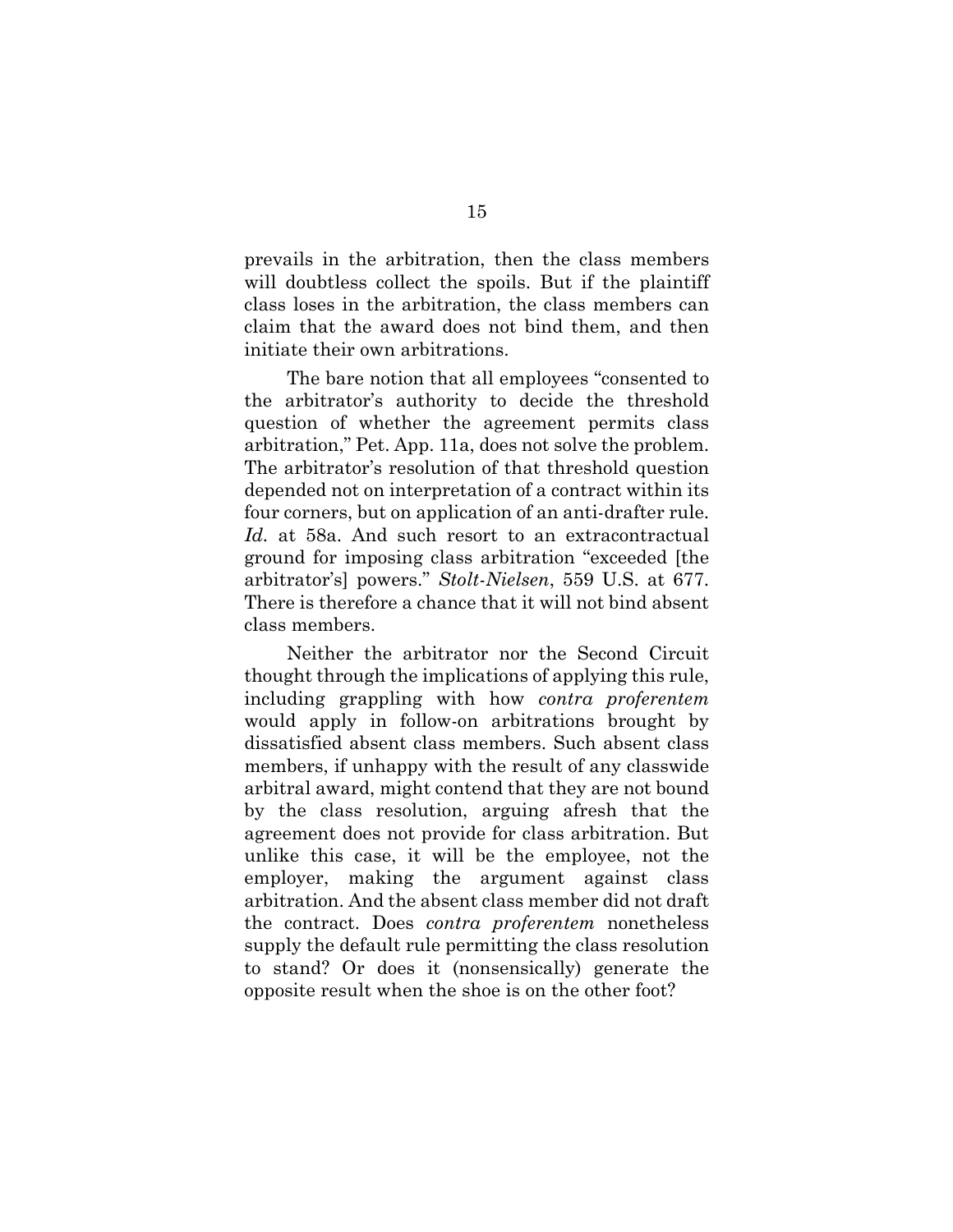Questions that are already complicated enough for courts to resolve despite years of governing precedents will also be implicated in supposedly streamlined arbitration procedures under the Second Circuit's rule: Should arbitrators be bound by law of the case from earlier rulings? Are absent class members estopped from making arguments that their present counterparts opposed in earlier arbitrations? And on and on….

In short, allowing an arbitrator to impose class arbitration through an extracontractual device, when the agreement to arbitrate does not affirmatively consent to this complex procedure, raises a host of vexing problems at every stage, complicating a proceeding that the parties meant to be streamlined and efficient. The mere possibility of diametrically opposed results—where *contra proferentem* can cut both for and against allowing class arbitration depending on who is challenging what when highlights that the ambiguity-resolving rule applied here does not stem from the contract itself. It therefore cannot substitute for the clear consent that the FAA requires for class arbitration. The disruption created by the Second Circuit's circumvention of this Court's precedents warrants the Court's immediate intervention.

### **II. Absent Intervention, The Decision Will Effectively Vitiate Bilateral Arbitration Agreements Nationwide.**

If left uncorrected, the decision below will undermine not only the enforcement of an untold number of bilateral arbitration agreements as written,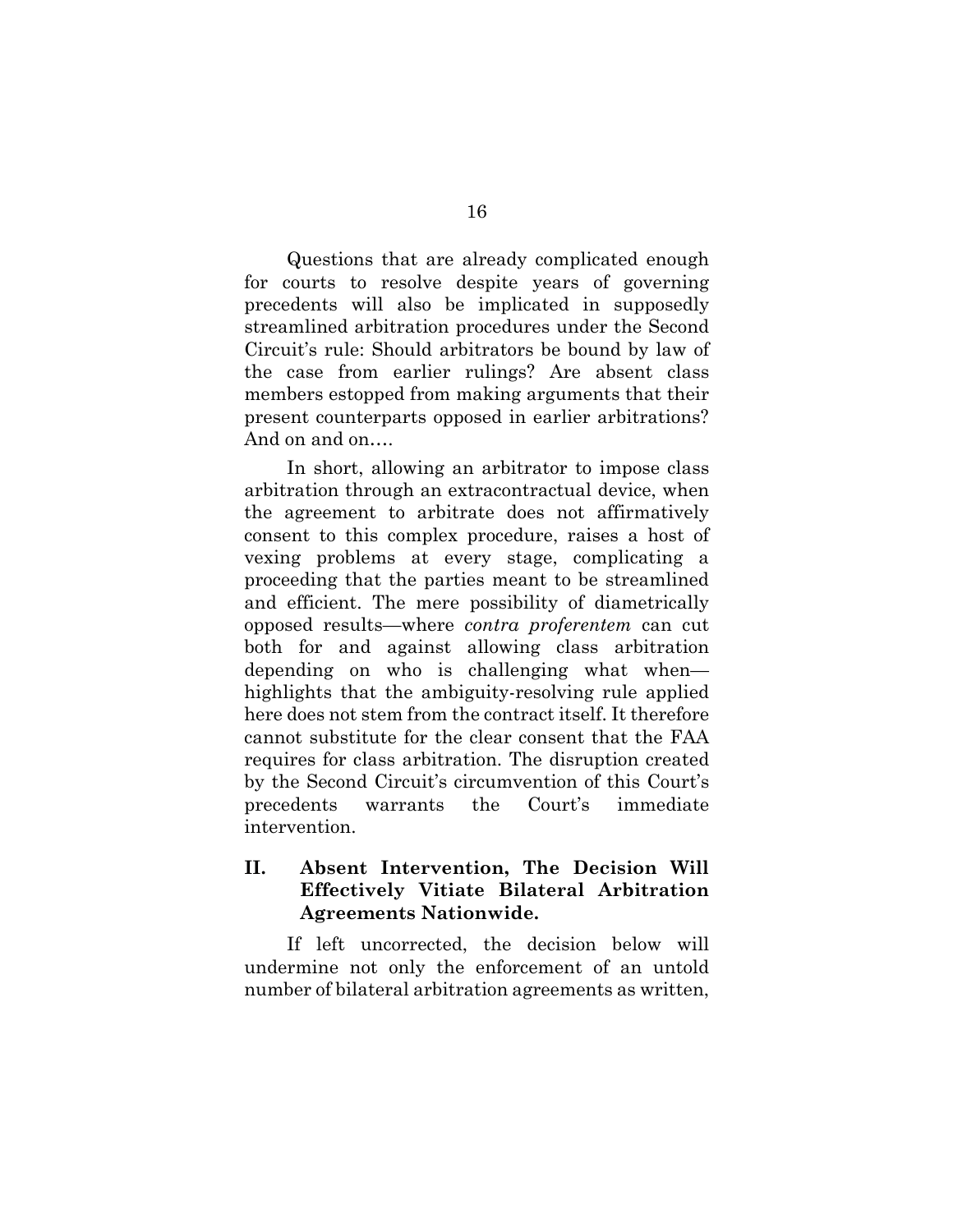but also impair the fair adjudication of claims if parties are forced into unintended class-action-style arbitration. As the Court has recognized, "the commercial stakes of class-action arbitration are comparable to those of class-action litigation," even "though the scope of judicial review is much more limited." *Stolt-Nielsen*, 559 U.S. at 686–87. This raises the likelihood of grave errors, while at the same time making "the risk of an error … often … unacceptable." *Concepcion*, 563 U.S. at 350.

Given the risk of collateral attack described above, the stakes for class arbitration are arguably even higher than for class litigation, because any arbitral loss for the defendant is final but a win is potentially subject to continual re-testing by unsatisfied absent class members. As a result, the pressure to settle any claims approved for class arbitration by arbitrators within the Second Circuit will be extreme, even for agreements that manifestly do not consent to class arbitration and even for claims that lack merit. *See id.* ("Other courts have noted the risk of 'in terrorem' settlements that class actions entail, and class arbitration would be no different.") (citation omitted). Even worse, given the due process rights of absent class members, such settlements may not stop the merry-go-round for defending retailers. But they will impair the emergence of new vehicles for this Court's review.

Worse still, the nature of class arbitration means that the Second Circuit's decision will reverberate far beyond the boundaries of the circuit. Most of Amici's members have national or large regional operations extending beyond the borders of the Second Circuit.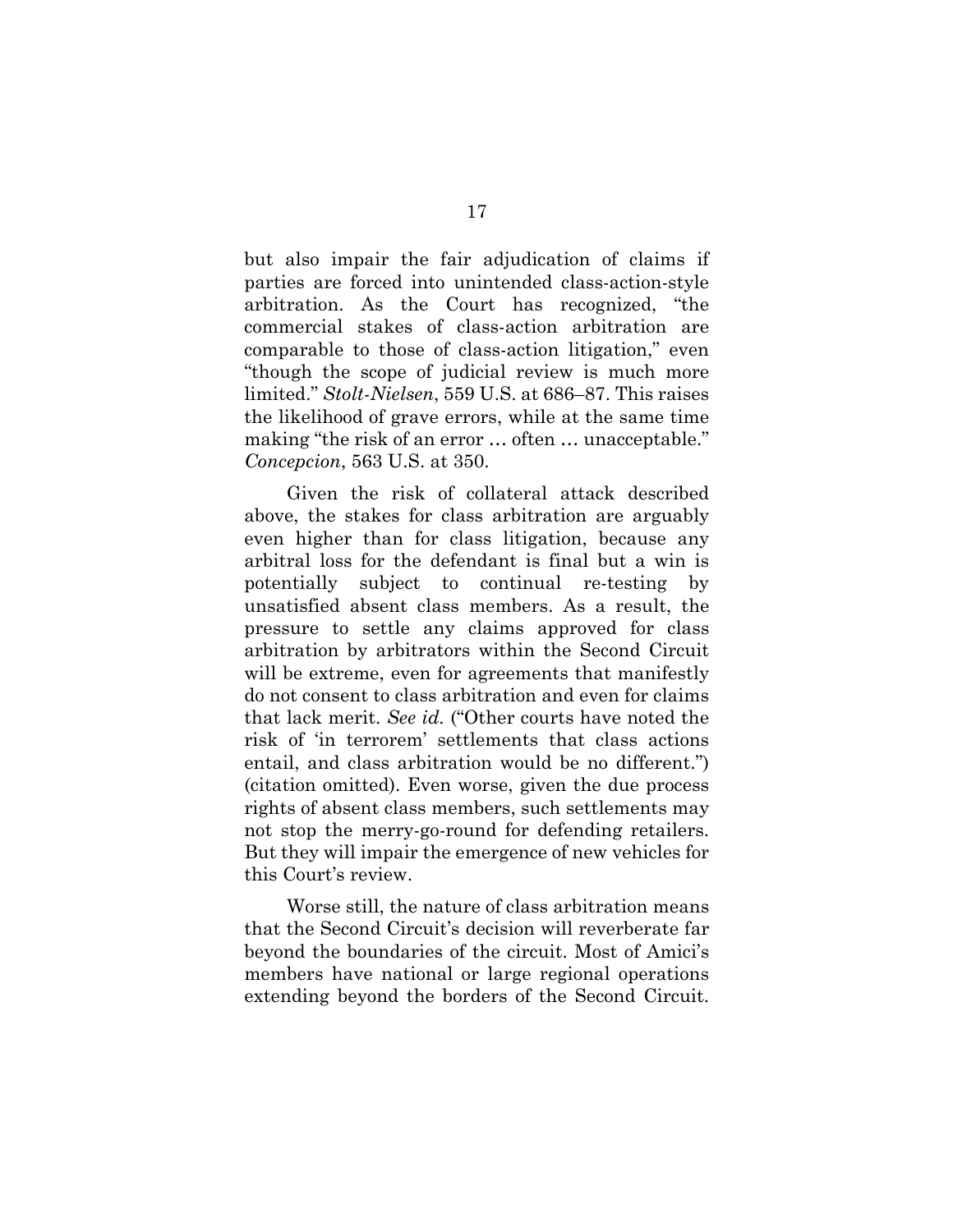Those that have entered into garden variety bilateral arbitration agreements like the one here—*i.e.*, the majority of them—will potentially be subject to nationwide class arbitration so long as a single named plaintiff may be found within a Second Circuit jurisdiction. It is common for arbitration agreements to provide, as this one did, for arbitration to occur "near the site where the complaint arose," Pet. App. 310a. Few arbitration agreements involving Amici's members specify a centralized location for arbitration, because the goal is to make dispute resolution relatively easy and cost-effective for individual employees seeking a speedy low-cost resolution of their disputes.

Such commonplace venue provisions, combined with national and regional work forces, mean that for retailers operating across the country, arbitration may take place practically anywhere, including within the Second Circuit. And employees (or their lawyers) seeking to bring class claims will have every incentive to name lead class members in the Second Circuit. So Second Circuit law will likely govern any litigation over the availability of class arbitration. *See, e.g.*, 9 U.S.C. § 10(a) (order vacating award may be entered by "the United States court in and for the district wherein the award was made").

There is thus not only no need for percolation, *see*  Pet. 29—but substantial pressure against percolation ever occurring. Moreover, if left unchecked, the Second Circuit's decision may embolden other circuits to similarly disregard this Court's mandate that "a party may not be compelled under the FAA to submit to class arbitration unless there is a contractual basis for